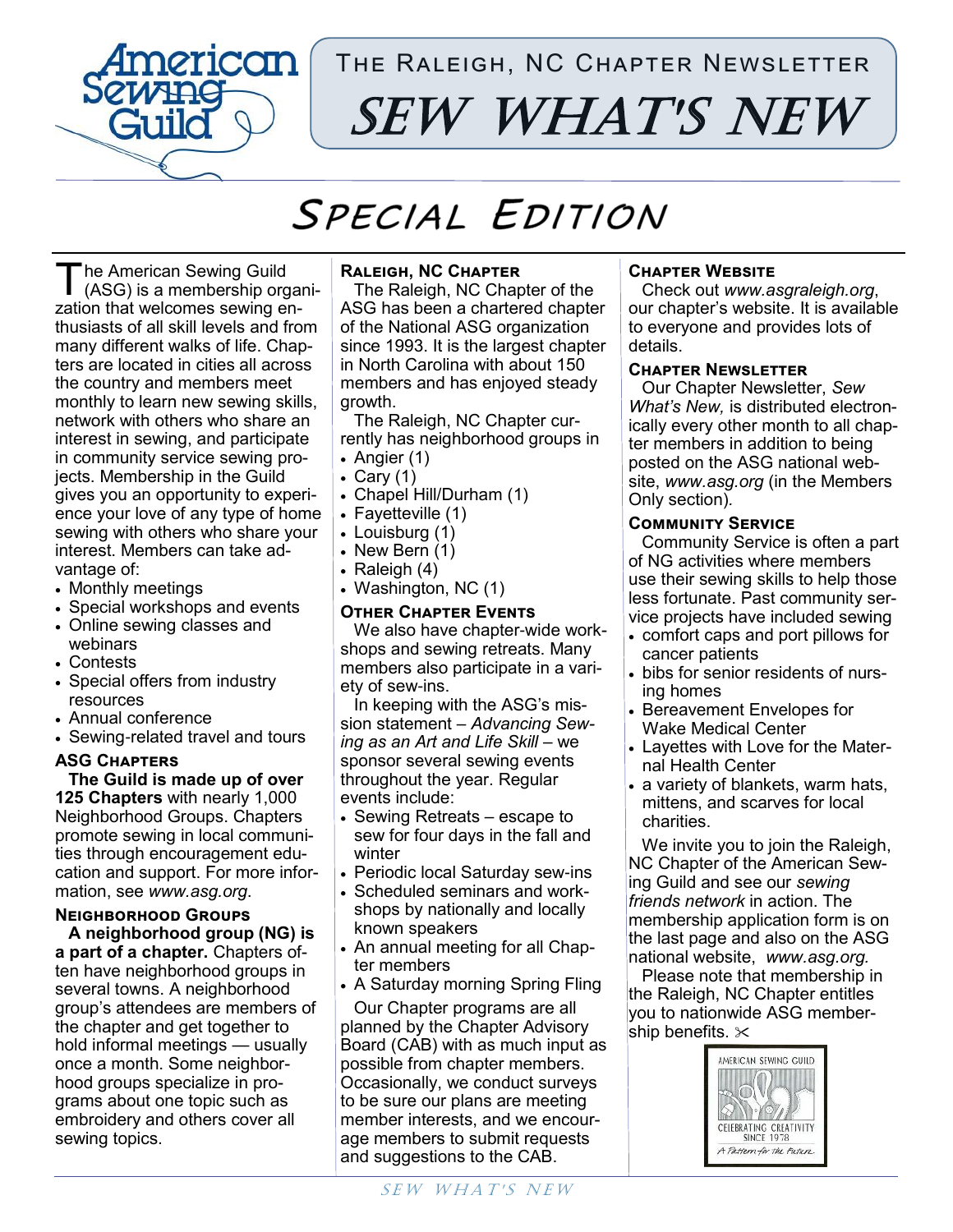#### **Chapter Advisory Board**

**Raleigh, NC Chapter American Sewing Guild PO Box 70, Stedman, NC 28391**

**President**  *president@asgraleigh.org*

**Secretary** *secretary@asgraleigh.org*

**Treasurer** *treasurer@asgraleigh.org*

**Membership** *membership@asgraleigh.org*

**NG Coordinator** *neighborhood@asgraleigh.org*

**Newsletter Editor** *newsletter@asgraleigh.org*

**Web management** *webmaster@asgraleigh.org*

**Communications Network Coordinator**  *vp@asgraleigh.org*

## **Committees**

Communications Technology Events **Hospitality Nominations** Retreats and Sew-Ins Sewing Acts of Kindness Sewing Expo



Find Us

Our chapter website: http://www.asgraleigh.org

Our Facebook Group Page *http://www.facebook.com/groups/ RaleighChapterASG*

# **N e i g h b o r h o o d G r o u p M e e t i n g s**

**ASG members are welcome to attend** *any or all* **Neighborhood Group meetings. Non-members may attend TWO meetings; thereafter ASG membership is required.**

**In case of inclement weather, contact the NG leader for meeting status.**

*For topics, refer to www.asgraleigh.org*

**ANGIER — SEW INSPIRED NG** Leader Email *sewinspired@asgraleigh.org* Time **Second Thursday, 6 PM** 

**CARY DAY NG** Leader Email *caryday@asgraleigh.org* Time **Second Wednesday, 10:30 AM**

**CHAPEL HILL-DURHAM DAY NG**

Leader Email *chapelhilldurham@asgraleigh.org* Time **First Wednesday, 2 PM**

**COUTURE NG** leader Email *couture@asgraleigh.org* Time **Third Thursday, 10AM**

**DOWN EAST NG** Leader Email *downeast@asgraleigh.org* Time **Third Thursday, 10 AM** 

**FAYETTEVILLE NG** Leader Email *fayng@asgraleigh.org* Time **Third Tuesday, 6 PM** 

**LOUISBURG — STICHIN' SEW-CIETY NG** Leader Email *louisburg@asgraleigh.org* Time **Second Friday, 11 AM-4 PM** 

**MACHINE EMBROIDERY NG** leader Email *embroidery@asgraleigh.org* Time **Third Thursday, 1 PM** *All skill levels welcome*

**NEW BERN—COUTURE NEW BERN NG** leader Email *newbern@asgraleigh.org* Time **First Wednesday, 10 AM**

**NORTH RALEIGH EARLY EVENING NG** Leader Email *northraleigh@asgraleigh.org* Time **First Thursday, 4 PM**

**RALEIGH DAY NG** Leader Email *raleighday@asgraleigh.org* Time **Third Tuesday, 10:15 AM**